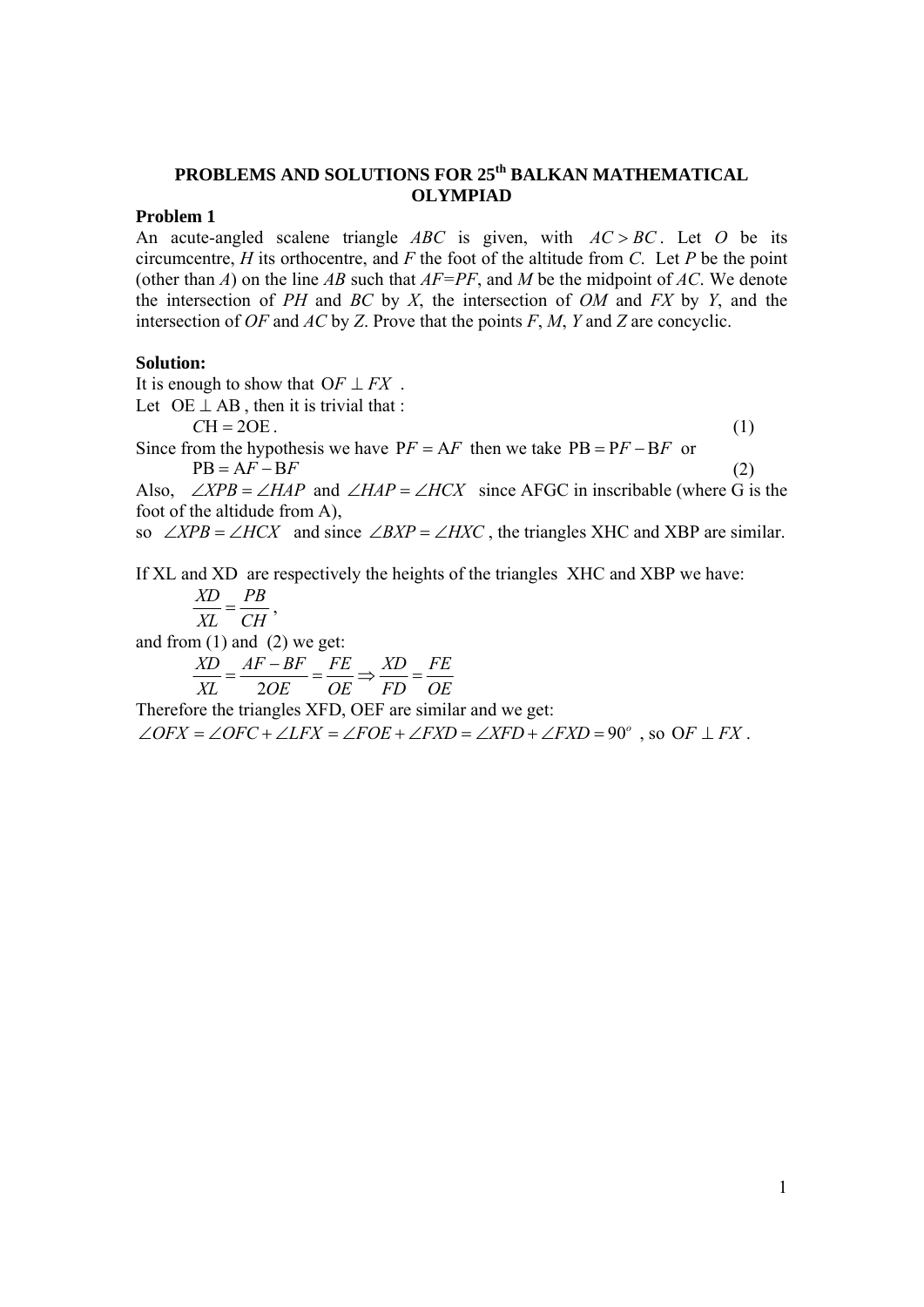

### **Problem 2**

Does there exist a sequence  $a_1, a_2, ..., a_n, ...$  of positive real numbers satisfying both of the following conditions:

(i) 
$$
\sum_{i=1}^{n} a_i \le n^2
$$
, for every positive integer *n*;  
\n(ii)  $\sum_{i=1}^{n} \frac{1}{a_i} \le 2008$ , for every positive integer *n* ?

### **Solution.**

The answer is no. It is enough to show that

if  $\sum a_i \leq n^2$ 1 *n i i*  $a_i \leq n$  $\sum_{i=1}^{n} a_i \leq n^2$  for any *n*, then  $\sum_{i=1}^{n} a_i$ 2 1 4 *n*  $i=2$   $u_i$  $\sum_{i=2}^{2^n} \frac{1}{a_i} > \frac{n}{4}$ . (or any other precise estimate)  $+1$   $\gamma k$ +

For this, we use that  $\sum_{k=1}^{2^{k+1}}$   $\sum_{k=1}^{2^{k+1}}$   $\sum_{k=1}^{2^{k+1}}$  $2^{k}+1$   $i=2^{k}+1$  $\sum_{i=1}^{k+1} a_i \sum_{i=1}^{2^{k+1}} \frac{1}{i} \geq 2$  $k_{11}$   $\ldots$   $\lambda^{k}$ *k i*  $i = 2^k + 1$   $i = 2^k + 1$   $u_i$ *a a*  $\sum_{k=2^{k}+1} a_k \sum_{i=2^{k}+1} \frac{1}{a_i} \geq 2^{2k}$  for any  $k \geq 0$  by the arithmetic-harmonic mean

inequality.

Since  $\sum^{2^{k+1}}$   $\sum_{k=1}^{2^{k+1}}$   $\sum_{k=1}^{2^{k+2}}$  $2^k + 1$   $i=1$ 2  $k+1$   $\gamma k$ *k k*  $i \setminus \bigcup_i u_i$  $i = 2^k + 1$  *i*  $a_i < \sum a$  $+1$   $\gamma^{k+1}$ +  $\sum_{i=2^{k}+1}^{2^{k+1}} a_i < \sum_{i=1}^{2^{k+1}} a_i \le 2^{2k+2}$ , it follows that  $\sum_{i=2^{k}+1}^{2^{k+1}} a_i$  $2^{k}+1$  $1 \t1$ 4 *k*  $\sum_{i=2^k+1} a_i$ +  $\sum_{i=2^k+1} \frac{1}{a_i} > \frac{1}{4}$ and hence  $2^n$  1  $n-1$   $2^{k+1}$ 2  $u = k=0$   $i=2^k+1$  $1 \tfrac{n-1}{n} \tfrac{2^{k+1}}{n} 1$ 4  $n \rightarrow 1$   $2^k$ *k n*  $\sum_{i=2}^{\infty} a^i$   $\sum_{k=0}^{\infty} \sum_{i=2^k+1}^{\infty} a_i$ *n*  $a^{i}$   $\sum_{k=0}^{\infty}$   $\sum_{i=2^{k}+1}^{\infty} a^{i}$  $-1$   $2^{k+1}$  $\sum_{i=2}^{\infty} \frac{1}{a^i} > \sum_{k=0}^{\infty} \sum_{i=2^k+1} \frac{1}{a_i} > \frac{n}{4}$ . (it can be stated in words)

## **Remark: no points for using some inequality, that doesn't lead to solution**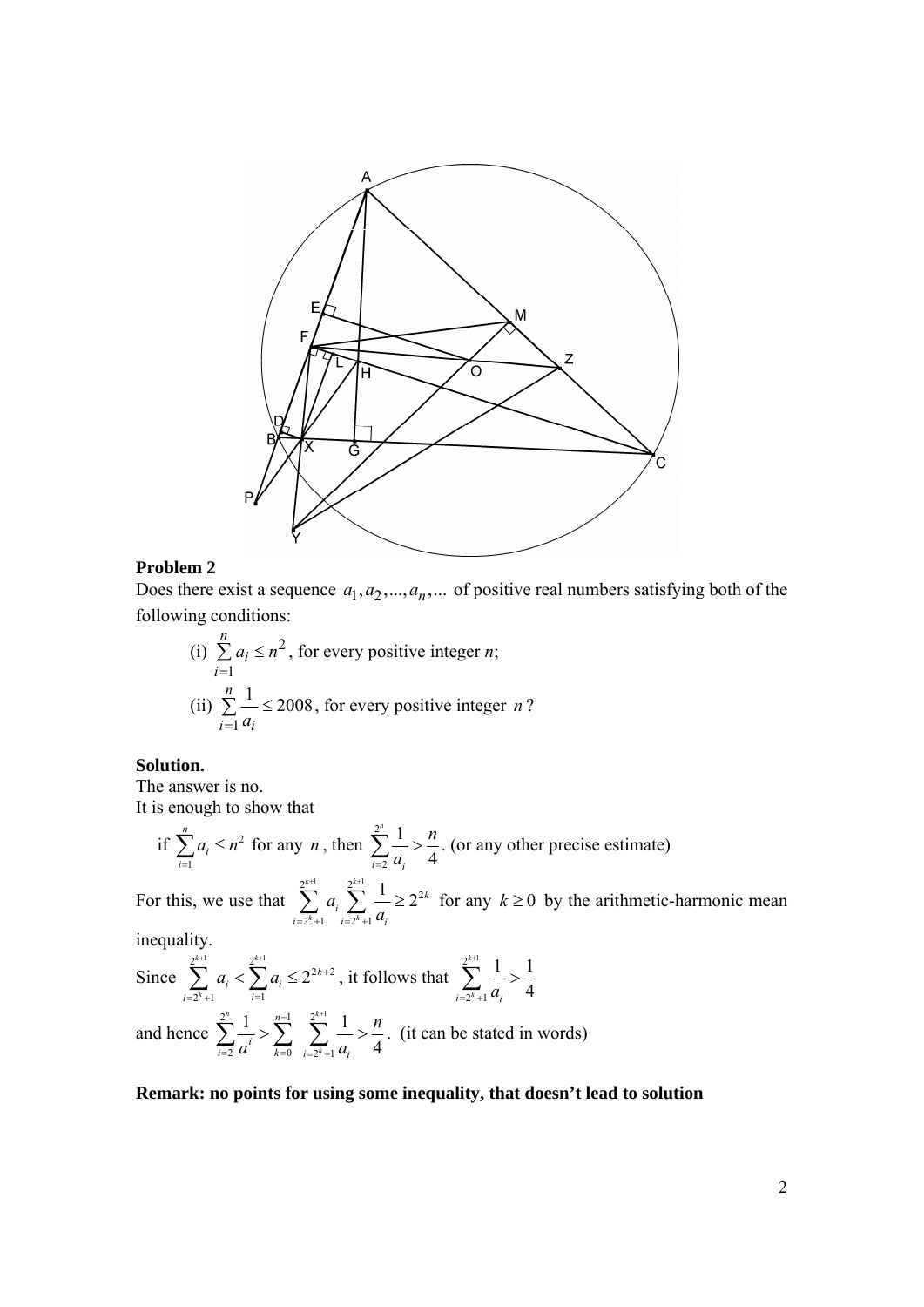#### **Problem 3**

Let *n* be a positive integer. The rectangle *ABCD* with side lengths  $AB = 90n + 1$  and  $BC = 90n + 5$  is partitioned into unit squares with sides parallel to the sides of *ABCD*. Let *S* be the set of all points which are vertices of these unit squares. Prove that the number of lines which pass through at least two points from *S* is divisible by 4 .

# **Solution.**

Denote  $90n+1 = m$ . We investigate the number of the lines modulo 4 consecutively reducing different types of lines.

The vertical and horizontal lines are

 $(m+5)+(m+1)=2(m+3)$  which is divisible to 4.

Moreover, every line which makes an acute angle to the axe *Ox* (i.e. that line has a positive angular coefficient) corresponds to unique line with an obtuse angle (consider the symmetry with respect to the line through the midpoints of *AB* and *CD* ). Therefore it is enough to prove that the lines with acute angles are an even number.

Every line which does not pass through the center *O* of the rectangle corresponds to another line with the same angular coefficent(consider the symmetry with respect to *O* ). Therefore it is enough to consider the lines through *O* .

Every line through  $O$  has an angular coefficient  $\frac{p}{q}$ *q* , where  $(p,q) = 1$ , *p* and *q* are odd positive integers. (To see this, consider the two nearest, from the two sides, to *O* points of the line).

If  $p \neq 1$ ,  $q \neq 1$ ,  $p \leq m$  and  $q \leq m$ , the line with angular coefficient  $\frac{p}{q}$ *q* , uniquely

corresponds to the line with angular coefficient *<sup>q</sup> p* . It remains to prove that the number of the remaining lines is even.

The last number is

$$
1 + \frac{\varphi(m+2)}{2} + \frac{\varphi(m+4)}{2} - 1 = \frac{\varphi(m+2) + \varphi(m+4)}{2}
$$

because we have:

1) one line with  $p = q = 1$ ;

2)  $\frac{\varphi(m+2)}{2}$  $\frac{\varphi(m+2)}{2}$  lines with angular coefficient  $\frac{p}{m+2}$ ,  $p \le m$  is odd and  $(p,m+2)=1$ ;

3)  $\frac{\varphi(m+4)}{2} - 1$  $\frac{\varphi(m+4)}{2}$  – 1 lines with angular coefficient  $\frac{p}{m+4}$ ,  $p \le m$  is odd and  $(p, m + 4) = 1$ .

Now the assertion follows from the fact that the number  $\varphi(m+2) + \varphi(m+4) = \varphi(90n+3) + \varphi(90n+5)$  is divisible to 4.